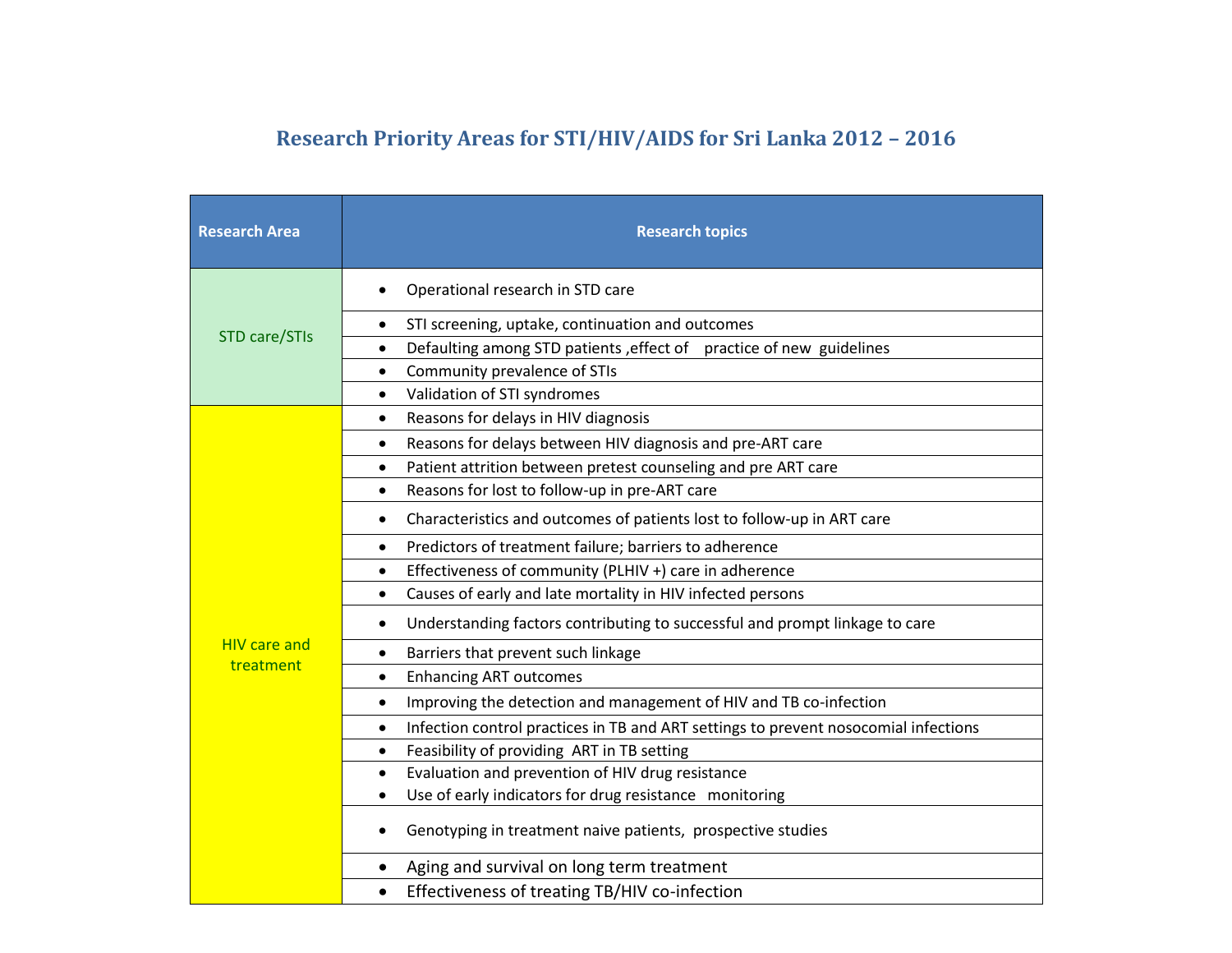| <b>Research Area</b>     | <b>Research topics</b>                                                                                                                                                                                        |
|--------------------------|---------------------------------------------------------------------------------------------------------------------------------------------------------------------------------------------------------------|
|                          | Country capacity to deliver HIV treatment and care<br>$\bullet$                                                                                                                                               |
|                          | Gaps in treatment and care<br>$\bullet$                                                                                                                                                                       |
|                          | <b>Estimation of ART needs</b><br>$\bullet$                                                                                                                                                                   |
|                          | <b>Outcomes of PMTCT care</b><br>$\bullet$                                                                                                                                                                    |
|                          | Integration of PMTCT in to MCH care, family planning and reproductive health services<br>$\bullet$<br>barriers and challenges                                                                                 |
|                          | Contraceptive use and Prevention of unintended pregnancies in HIV infected women<br>$\bullet$                                                                                                                 |
| <b>PMTCT</b>             | Feasibility of Couple counseling<br>$\bullet$                                                                                                                                                                 |
|                          | Feasibility of HIV testing in ANC settings and during labour<br>$\bullet$                                                                                                                                     |
|                          | Predictors of treatment failure; barriers to adherence<br>$\bullet$                                                                                                                                           |
|                          | Stigma involved in PMTCT care<br>$\bullet$                                                                                                                                                                    |
|                          | Children affected by HIV/AIDS, care and follow up, school attendance<br>$\bullet$                                                                                                                             |
|                          | Identification of sub types of HIV prevailing in Sri Lanka<br>$\bullet$                                                                                                                                       |
| Laboratory services      | Comparison of molecular assays and the existing methods for the diagnosis of STIs in Sri<br>$\bullet$<br>Lanka                                                                                                |
|                          | Comparative studies to detect the symptomatic and asymptomatic patients with<br>$\bullet$<br>gonococal and chlamydial infections with the conventional methods and the NG/CT PCR<br>and cost benefit analysis |
|                          | Comparative study of accuracy of serological tests for Syphilis with a view to establishing<br>$\bullet$<br>the most suitable protocol for diagnosis                                                          |
|                          | Point of care tests for HIV and STIs<br>$\bullet$                                                                                                                                                             |
|                          | Barriers to reaching vulnerable groups<br>$\bullet$                                                                                                                                                           |
|                          | Effectiveness of Community participation in targeted interventions for key population at<br>$\bullet$<br>risk-evaluation study                                                                                |
|                          | Change of risk factors for HIV in post conflict situation<br>$\bullet$                                                                                                                                        |
| Prevention of<br>STI/HIV | Barriers to condom promotion among FSW; male and female condoms<br>٠                                                                                                                                          |
|                          | Understanding the social problems of families of FSW's<br>$\bullet$                                                                                                                                           |
|                          | Research on client of sex workers<br>$\bullet$                                                                                                                                                                |
|                          | Barriers to accessing services by MSM<br>٠                                                                                                                                                                    |
|                          | Stigma and discrimination and how it affects the access to services for MSM/TG<br>$\bullet$                                                                                                                   |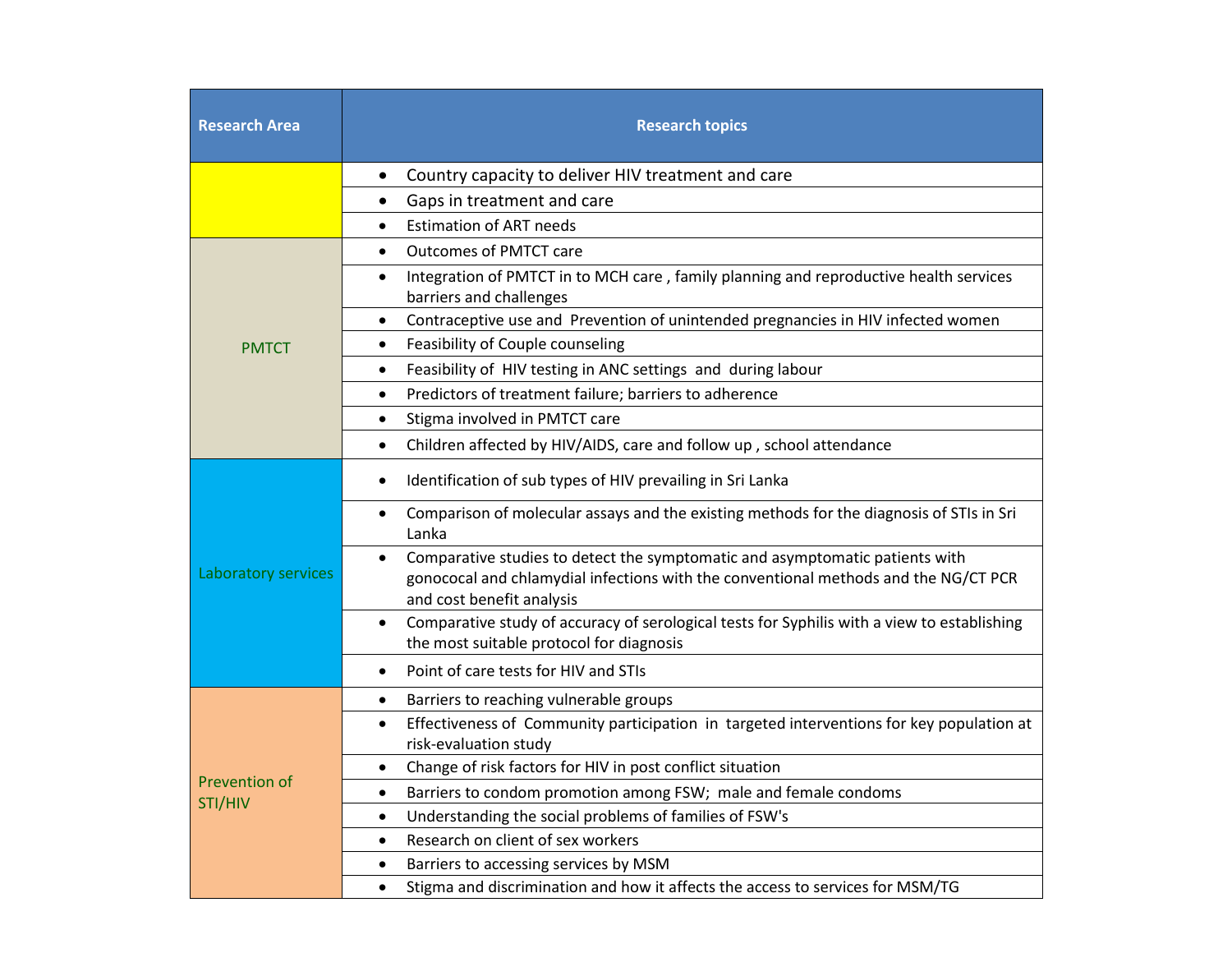| <b>Research Area</b>           | <b>Research topics</b>                                                                                                                                                                                         |
|--------------------------------|----------------------------------------------------------------------------------------------------------------------------------------------------------------------------------------------------------------|
|                                | Study the legal, social, and judicial impediments to the promotion of sexual health among<br><b>MSM</b> populations                                                                                            |
|                                | HIV/AIDS risks among drug users<br>$\bullet$                                                                                                                                                                   |
|                                | Knowledge, attitude, and behavioral survey on drug use and HIV/AIDS<br>$\bullet$                                                                                                                               |
|                                | Qualitative Studies on Injecting drug users, behaviours, reasons for injecting, access to<br>services                                                                                                          |
|                                | Rapid assessment of Feasibility of Introducing harm reduction services (Oral Substitution<br>$\bullet$<br>Therapy, Needle Exchange Programme) among health care providers, legal authorities<br>and community) |
|                                | Sexual behavior patterns of drug users and their sex partners<br>$\bullet$                                                                                                                                     |
|                                | Migration and vulnerability<br>$\bullet$                                                                                                                                                                       |
|                                | Study to understand the risk behaviours of general population<br>$\bullet$                                                                                                                                     |
|                                | Barriers for young people to access Reproductive Health, STI services including young<br>$\bullet$<br>high risk population.                                                                                    |
|                                | Assessment of Social marketing of services for HIV prevention<br>$\bullet$                                                                                                                                     |
|                                | Review study on HIV interventions completed for MARPs in Sri Lanka during last 10 years<br>$\bullet$                                                                                                           |
|                                | KAP study among PHC staff in relation to prevention of HIV including PMTCT<br>$\bullet$                                                                                                                        |
|                                | Circumcision and HIV<br>$\bullet$                                                                                                                                                                              |
|                                | Strengthening community engagement                                                                                                                                                                             |
|                                | Improving linkages to HIV services<br>$\bullet$                                                                                                                                                                |
|                                | Referrals & co-management<br>$\bullet$                                                                                                                                                                         |
| Multi-sectoral<br>Coordination | Tourism industry and its impact on HIV/STIs<br>$\bullet$                                                                                                                                                       |
|                                | Evaluating and quantifying the benefits of community involvement/interventions                                                                                                                                 |
|                                | Reproductive and Sexual Health issues in resettled population                                                                                                                                                  |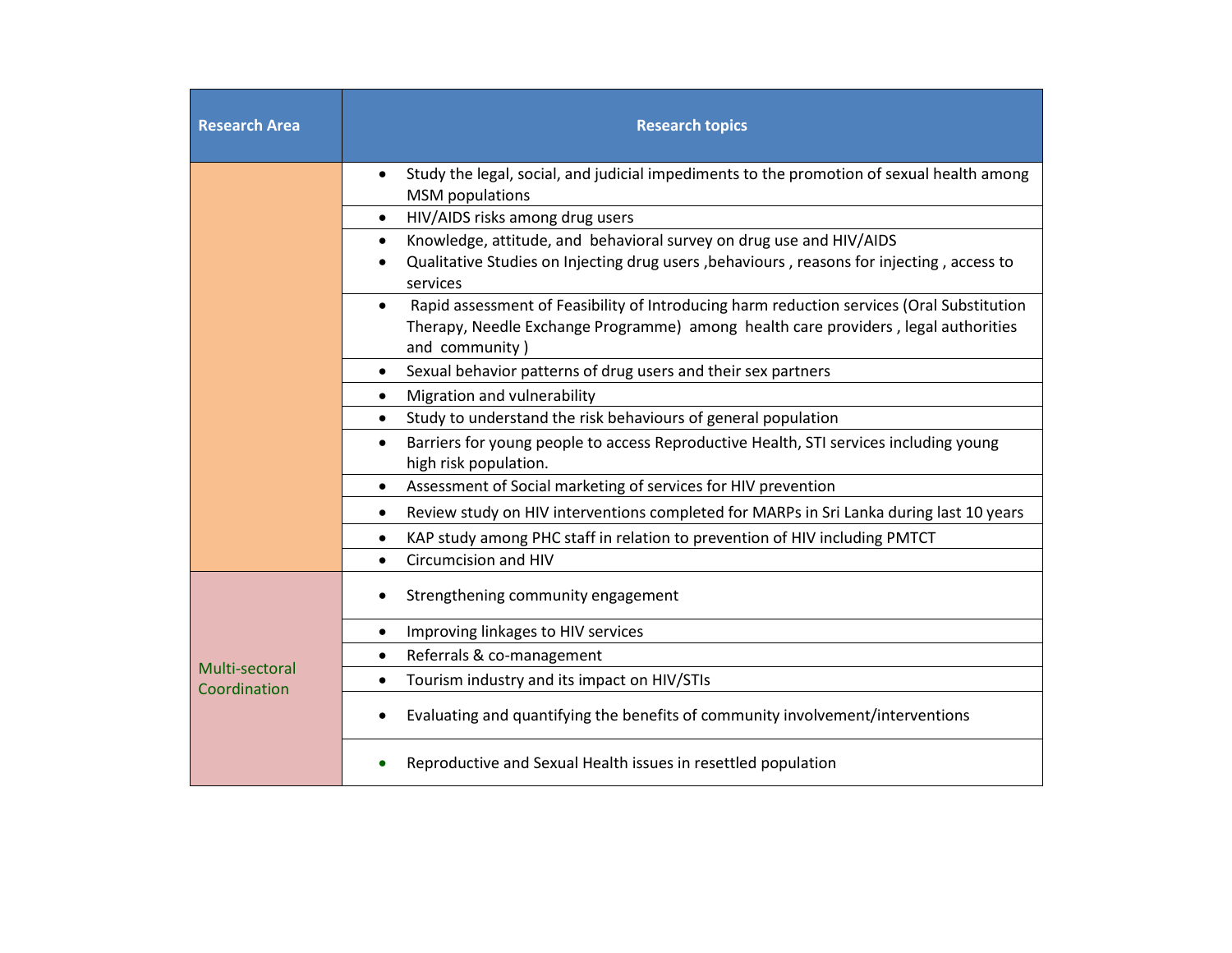| <b>Research Area</b>                     | <b>Research topics</b>                                                                                                                      |
|------------------------------------------|---------------------------------------------------------------------------------------------------------------------------------------------|
|                                          | KAP studies among vulnerable groups<br>$\bullet$                                                                                            |
|                                          | Measuring HIV associated mortality<br>$\bullet$                                                                                             |
|                                          | Measuring HIV incidence<br>$\bullet$                                                                                                        |
|                                          | Measuring HIV prevalence among the low-risk (general) population<br>$\bullet$                                                               |
|                                          | Behavioural research in Female sex workers<br>$\bullet$                                                                                     |
|                                          | Behavioural research in MSM<br>$\bullet$                                                                                                    |
|                                          | Behavioural research in BB<br>$\bullet$                                                                                                     |
|                                          | Behavioural research in Drug users<br>$\bullet$                                                                                             |
| Epidemiology                             | Behavioral survey among youth<br>$\bullet$                                                                                                  |
|                                          | Study on sociological and biological attributes of sexual behaviors of population at risk<br>$\bullet$<br>(MSMs Sex workers, DUs and PLHIV) |
|                                          | Study on risky behaviors of external migrant outside of the country.<br>$\bullet$                                                           |
|                                          | Epidemiology and HIV transmission in injecting drug users<br>$\bullet$                                                                      |
|                                          | Situation assessment and mapping of drug users including IDUs<br>$\bullet$                                                                  |
|                                          | Prevalence of hepatitis B and C among drug users /injecting drug users<br>$\bullet$                                                         |
|                                          | Prevalence of TB among drug users<br>$\bullet$                                                                                              |
|                                          | KAP of healthcare workers on standard precautions<br>$\bullet$                                                                              |
|                                          | KAP of PHMs on elimination of MTCT of HIV<br>$\bullet$                                                                                      |
| <b>Training and</b><br>capacity building | KAP STD clinic Nurses, Doctors on comprehensive service provision<br>$\bullet$                                                              |
|                                          | Training need assessments of NGO sector to provide services to FSW and MSM - what is<br>$\bullet$<br>available and what needs to be done?   |
| <b>Strategic</b><br>Information          | <b>National AIDS spending Assessment</b><br>$\bullet$                                                                                       |
|                                          | Most cost-effective way to provide targeted HIV prevention services for key population in<br>$\bullet$<br>Sri Lanka                         |
|                                          | Cost of targeted interventions for FSW, MSM                                                                                                 |
|                                          | A cost-effectiveness and cost-benefit analysis to compare clinic-based services with<br>community-based services.                           |